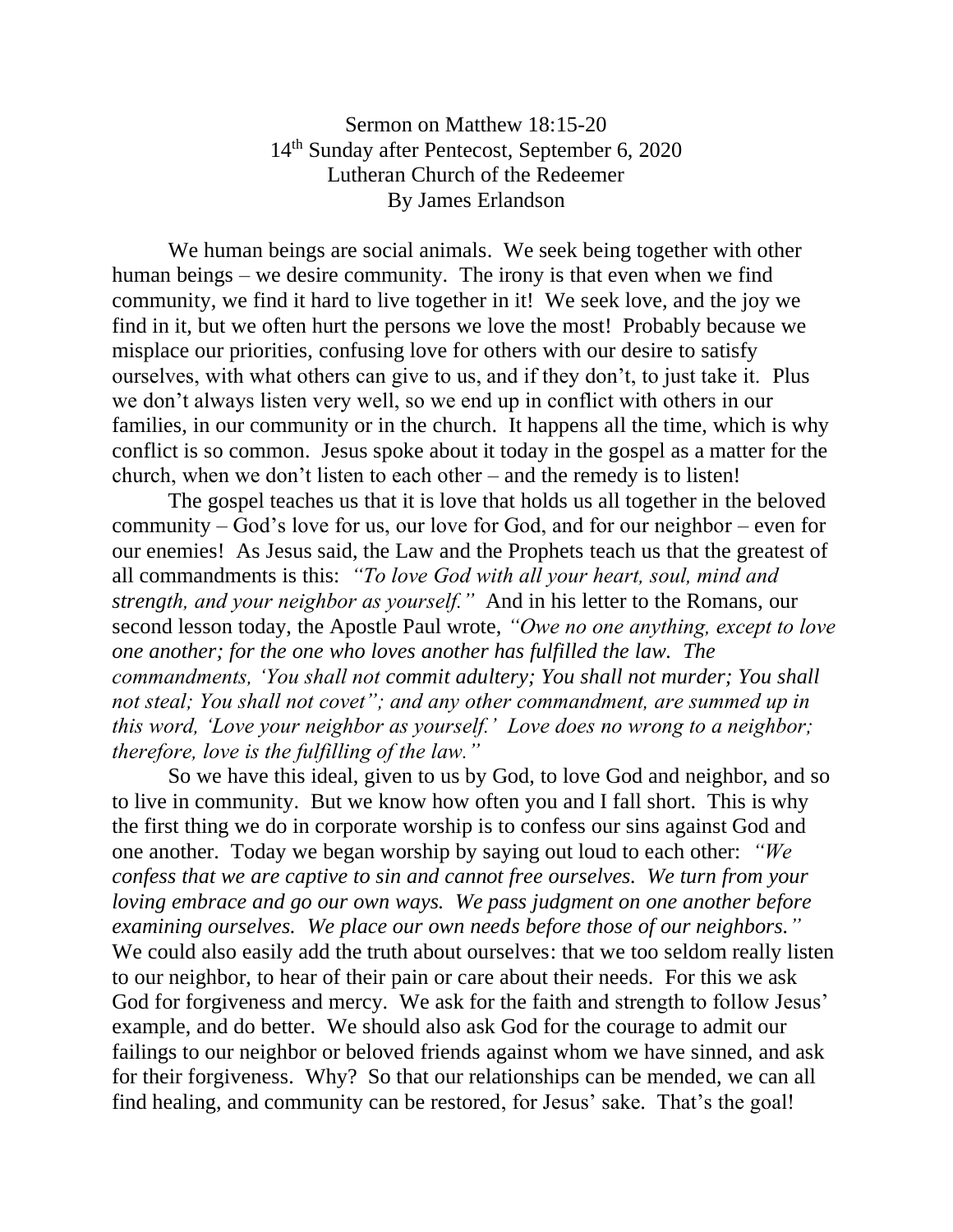But we know all the forces that work against community and restoring broken relationships in our world today. We have a history of racism, violence and discrimination in this country, which has resulted in the separation of all of us into ethnic, racial and economic groups, with the consequence that many suffer. We are living this summer in the conflict and despair that has come from the unjust treatment of black men, women and children by police in our society. But we are divided over what to do about the resulting unrest, between transformation change or "holding on" with "law and order". When needed training about racism and white privilege is proposed, our government rejects it as "un-American". But when we can't talk about divisive subjects, reconciliation becomes impossible.

We see the consequence of unhealthy communication over controversial issues on social media. It is far too common on Facebook to see a post that ridicules an opposing point of view. The author of the post states their view, assuming others will agree with them, and "like" their post. Those who don't can ignore it or state their objection. The object is not compromise or negotiation, but to "win the argument". Reconciliation is seldom an option! If others can't agree, you remove their response or "unfriend" them. That's how it goes everyday. Or you can stick with showing pictures of your pets, your family and grandchildren. That's how community happens on social media!

In politics we don't have many positive examples of negotiation or compromise, or listening to seek understanding – at least not in public. Backroom negotiations to put together compromise legislation that everyone can agree to seems a thing of the past. Now it is win or lose. One side has the votes and gets what they want, or nothing gets done. You don't like it? I'll see you in court!

So all of this filters out into society, into our public discourse, to everyone's detriment. It can "feel" better to call someone a "racist" and belittle them, or to call an opponent who seeks the common good a "Socialist", than to listen more and find a way to seek understanding, and move the person we feel so strongly is wrong back into the community, where we can all grow together. That's too hard.

Out in the world, the most common goal for humans is not restoration but winning at all costs. Not to listen, but to have others listen to us. Not to find common ground for our differences, but to turn our neighbor's (or rather, our adversary's) point of view into agreement with ours, by force – not reason – if necessary. Most of us have been guilty of this, if we are honest.

But God turns our whole world upside down by giving us the harder, but better task of listening for understanding. Not to win, but for the sake of restoring the community of faith and for the sake of the world. Often we are not able to do this – listen for the goal of reconciliation - even for the sake of our own families, church or communities. We can be our own worst enemies! We can expend so much energy, time and money into tearing our own relationships or communities